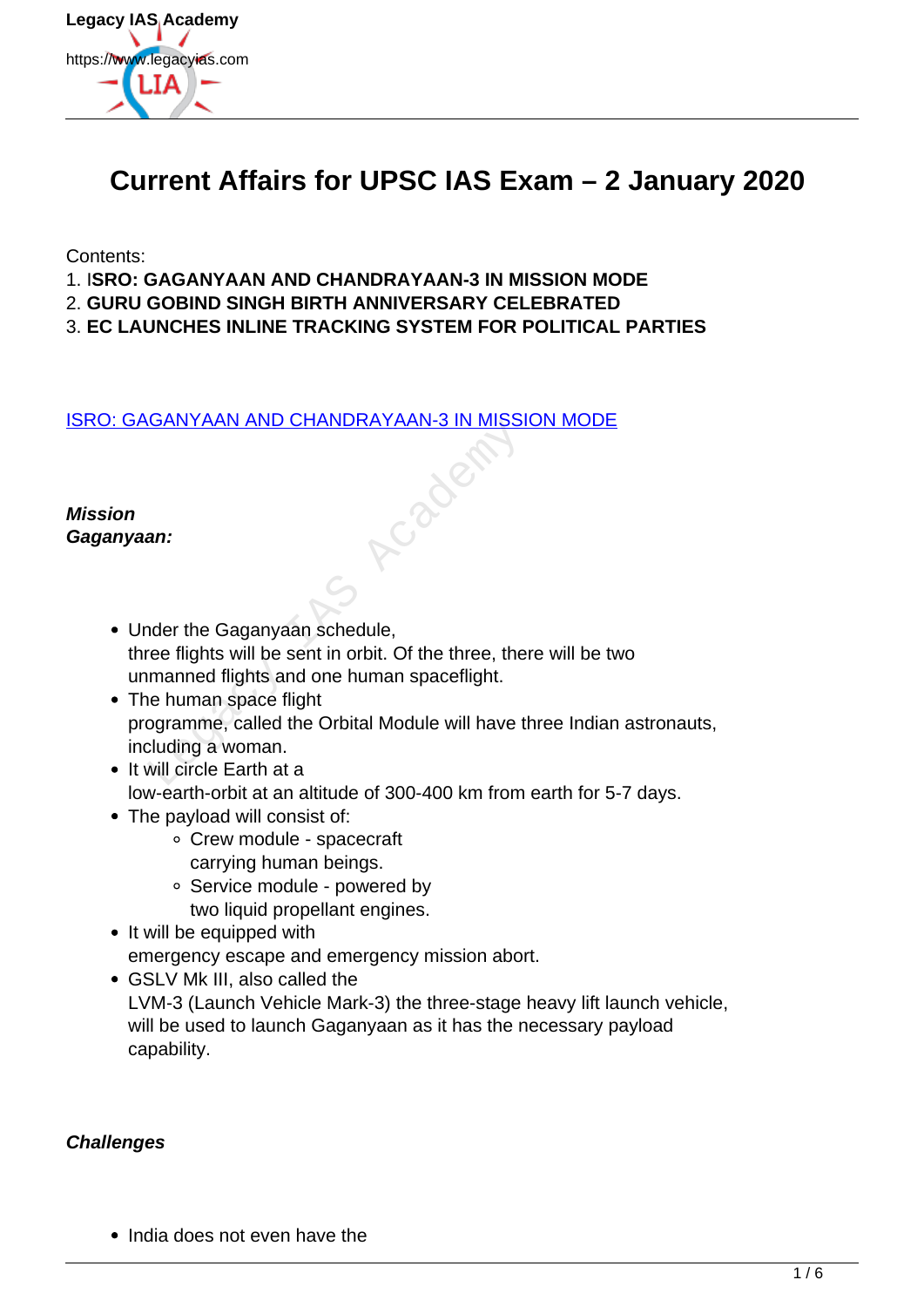facilities to train astronauts.

- India is yet to perfect fool-proof launch vehicle technology, the basic requirement for a manned space mission.
- The Polar Satellite launch vehicle and the Geosynchronous Launch vehicle, the two Indian spacecraft deployed to launch satellites and modules into space, are yet to be man-rated.

## (Man-rating is the term used to measure the safety and integrity of launch vehicles with zero failure.)

- ISRO has not been able to put in place India's own Global Positioning System in spite of completing the NavIC due to dysfunctional atomic clocks in the satellites, rendering the fleet a dud.
- While the launch vehicle. crew module, re-entry technology, crew escape system are in place, monitoring and tracking systems, Environmental Control & Life Support System (ELCSS), space suit and crew support systems are still in the developmental phase. RO has not been able to put<br>place India's own Global Positioning System in<br>avIC due to dysfunctional atomic clocks in the s<br>et a dud.<br>hile the launch vehicle,<br>we module, re-entry technology, crew escape s<br>onitoring and tra
- The launchpad at the Sriharikota spaceport, the Satish Dhawan Space Centre, will have to be enhanced for the human mission.

### **Chandrayaan**

**- 3**

- As the name suggests, the Chandrayaan-3 is the **successor to the Chandrayaan-2 mission and it will likely attempt another soft-landing on the lunar surface.**
- It will be almost a repetition of the July 2019 Chandrayaan-2 mission in the configuration of spacecraft, the landing spot on the moon and the experiments to be conducted on the lunar surface.
- Although scores of landers sent by Russia, the U.S. and the Chinese have explored the moon's surface, so far, no other agency has landed in the southern hemisphere of the moon. ISRO hopes to be the first to do so.
- As per ISRO, the total cost of Chandrayaan-3 mission will be over Rs 600 crores. In comparison, the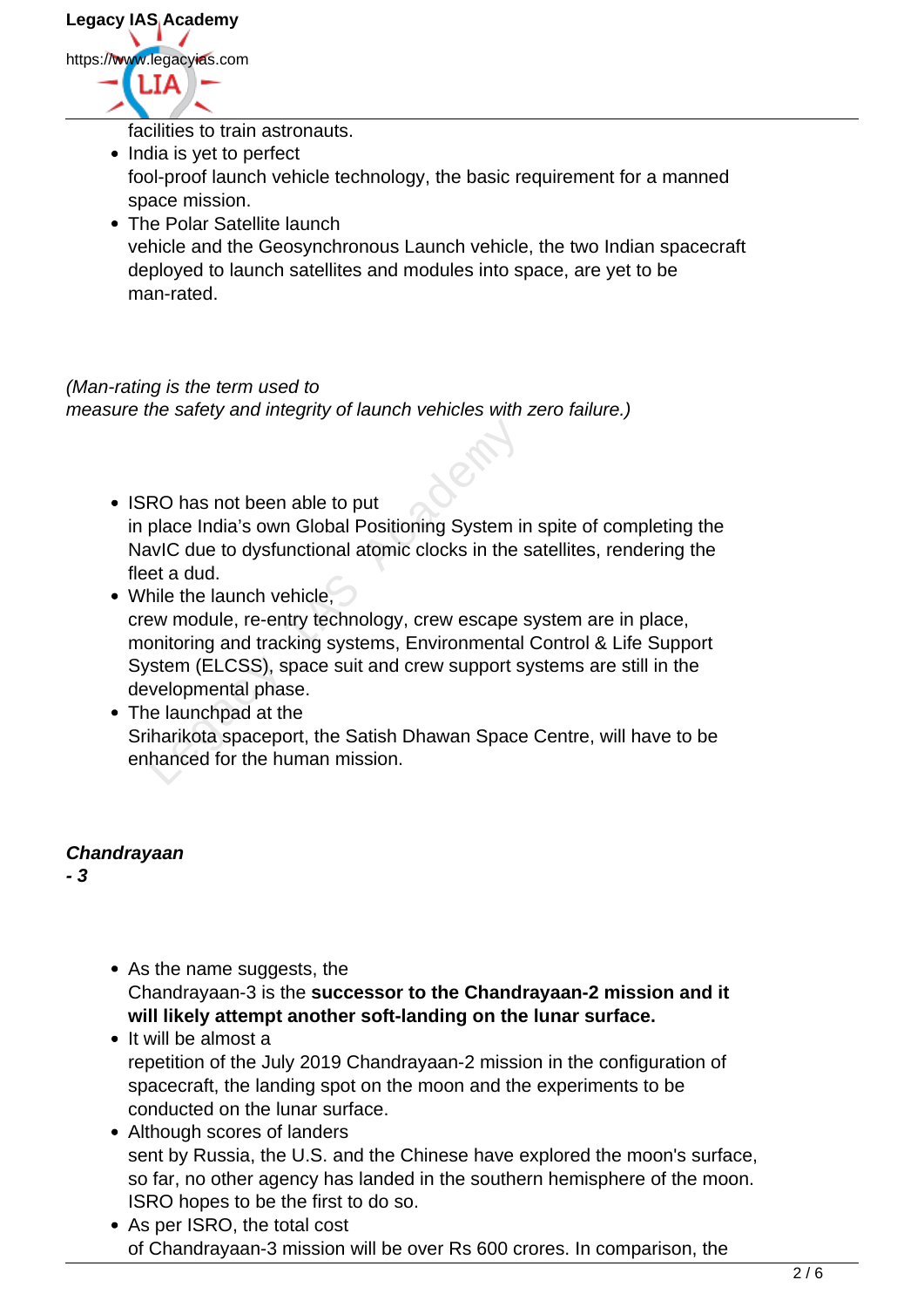

total cost of the Chandrayaan-2 mission was Rs 960 crores.

### **Second Spaceport in Tamil Nadu**

- The Tamil Nadu government has started acquiring 2,300 acres of land in **Thoothukudi** district for ISRO's second launch port. Currently satellites are launched from the **Sriharikota launch centre in Andhra Pradesh.**
- Thoothukudi offers a **locational advantage** to launch towards India's South. When ready, the new port will handle mainly the **Small Satellite Launch Vehicle (SSLV)** that is under development. SSLVs are meant to put a payload of up to 500 kg in space.
- The space agency ISRO preferred its second spaceport at Thoothukudi, located on the east coast and near the equator for the following reasons:
	- **Speed Boost To Rockets:** The **Earth's rotation provides a speed boost to rockets launched in the eastward direction,** and headed for an equatorial orbit around the planet.
- **Save Lives:** If there is a failure during the launch, then the debris from an explosion would fall directly into the Bay of Bengal instead of land, which would have less impact on damaging property or taking lives. Further, a southern spaceport reduces the distance to the South Pole and ensures access to a vast, unpopulated area below the flight path. ady, the new port will handle mainly the **Small**<br>under development. SSLVs are meant to put a<br>e space agency ISRO preferred its second space<br>is coast and near the equator for the following<br>or **Speed Boost To Rockets:** The
	- **Fuel Efficiency**
	- Another advantage of the new spaceport include **straight southward launches** as the current rockets have to be maneuvered around Sri Lanka.
	- At present, once the rocket lifts off from Sriharikota, it flies further east to avoid Sri Lanka and then steers itself back towards the South Pole. This manoeuvre requires more fuel, and for a smaller rocket like the SSLV, this could hamper its limited payload capacity and reduce the rocket's value for Antrix, ISRO's commercial ventures operator.
	- $\circ$

GURU GOBIND SINGH BIRTH ANNIVERSARY CELEBRATED

Born in 1666, Guru Gobind Singh is considered to be one of the most celebrated of all Sikh gurus.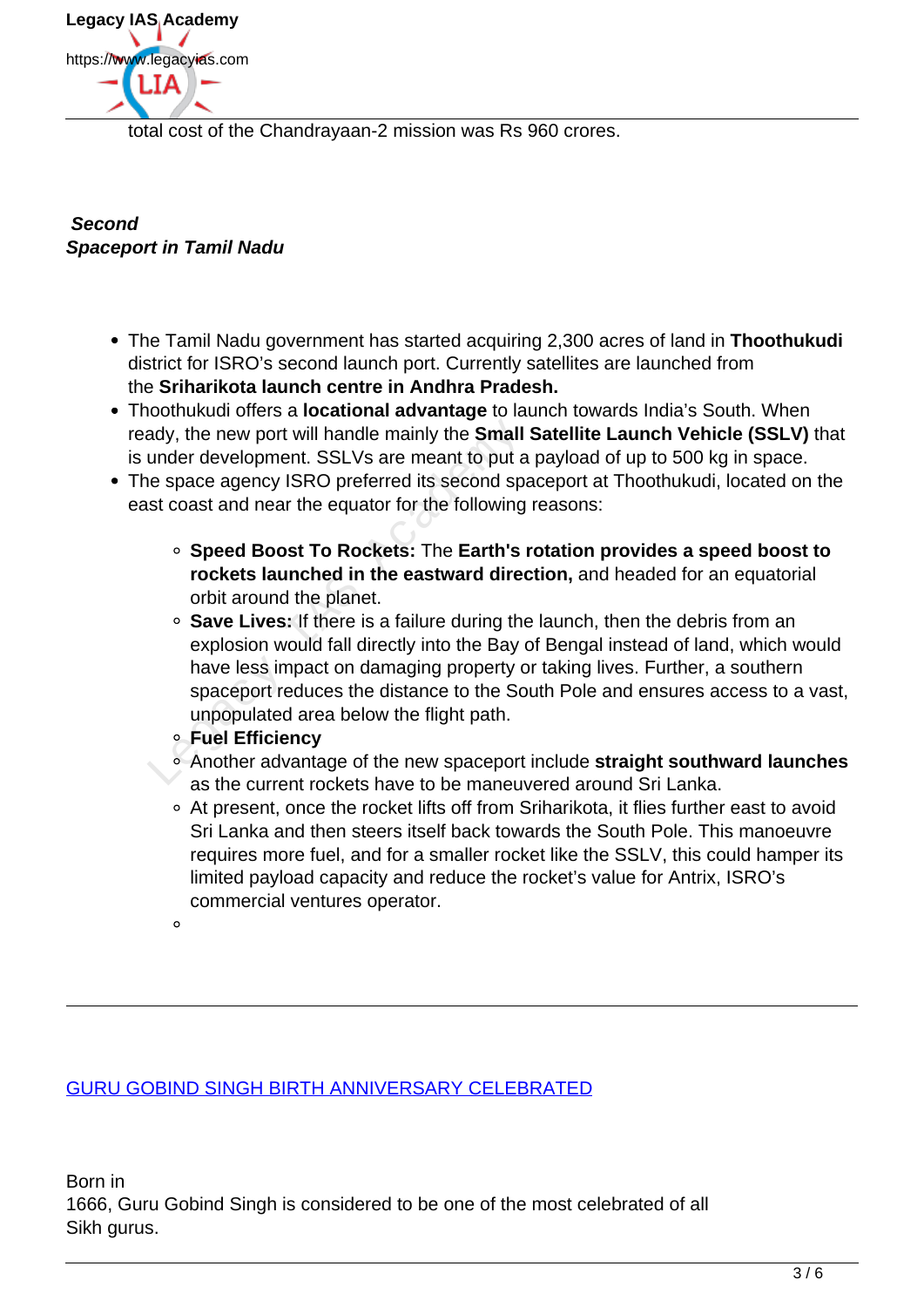

#### **About:**

- Guru Gobind Singh (1666 1708), was the tenth Sikh Guru, warrior, poet and philosopher.
- He was born as Gobind Rai as the son of Guru Tegh Bahadur.

### **Khalsa:**

- He founded the Sikh warrior community called Khalsa in 1699.
- He introduced the **Five Ks (Kesh, Kangha, Kara, Kirpan and Kacchera)**, the five articles of faith that Khalsa Sikhs wear at all times. Exploration of the Sikh warrior<br>
mmunity called Khalsa in 1699.<br>
Exploration of the Five Ks<br>
Sesh, Kangha, Kara, Kirpan and Kacchera), the art all times.<br>
Exploration of the Sixter State of the Sixter State of the Sixter S

#### **Contribution to Sikh texts:**

- Finalized the **Guru Granth Sahib** in 1706 and declared this text to be the eternal Guru for Sikhs.
- Wrote the **Chandi di Var** in Punjabi language a legendary war between the good and the evil, as described in the ancient Sanskrit text Markandeya Purana.
- Composed **Dasam Granth** which includes compositions which are part of the daily prayers/lessons of Sikhs.

### **List of Sikh Takhts associated with him:**

| <b>Name</b>                 | Location      | <b>Religious significance</b> |
|-----------------------------|---------------|-------------------------------|
| <b>Takht Keshgarh Sahib</b> | Anandpur      | It was here that Guru         |
|                             | Sahib, Punjab | Gobind Singh                  |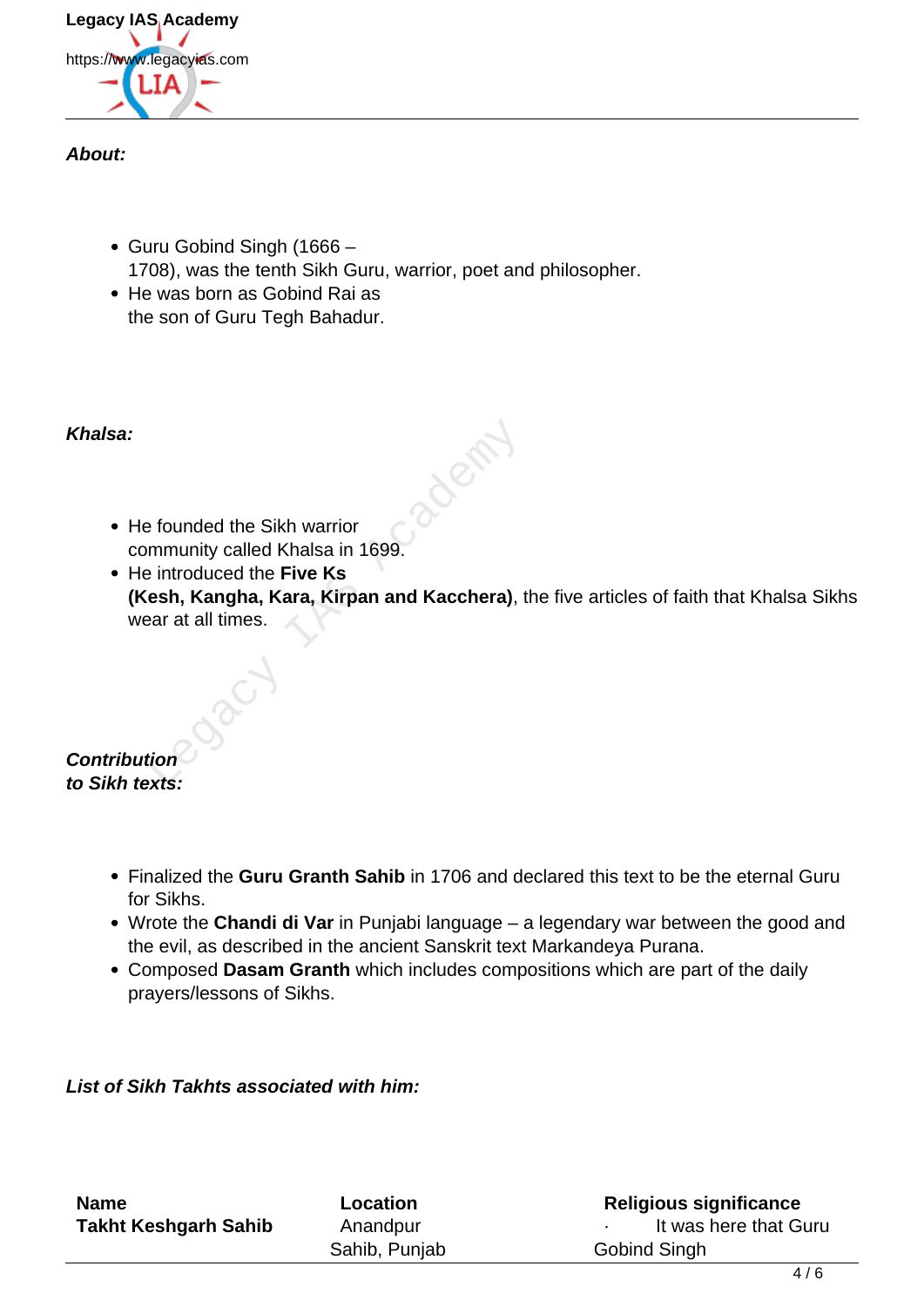

raised Khalsa, the initiated Sikh warriors, in 1699. **Takht Damdama Sahib** Talwandi Sabo, Punjab · Guru Gobind Singh spent several months in Damdama Sahib. It was the last one to be recognised as a takht, through a resolution of the SGPC in 1966, after Punjab became a separate state. **Takht Patna Sahib Bihar Bihar Bihar Bihar Patna Sahib is the** birthplace Guru Gobind Singh. **Takht Hazur Sahib** Nanded, Maharashtra · Guru Gobind Singh spent his final days in Hazur Sahib, where he was cremated in 1708. azur Sahib<br>
Maharashtra<br>
Maharashtra<br>
CHES INLINE TRACKING SYSTEM FOR POL

# EC LAUNCHES INLINE TRACKING SYSTEM FOR POLITICAL PARTIES

**Why in News?**

- The Election Commission has launched a new online tracking system for political parties, which will allow them to track their registration applications submitted to the poll panel on a real-time basis.
- The new system, Political Parties Registration Tracking Management System (PPRTMS), will apply for parties registering from January 1, 2020.

**What is it?** 

- The Political Parties Registration Tracking Management System will enable tracking of the status of the application by applicants.
- The applicant has to provide a relevant contact number and email